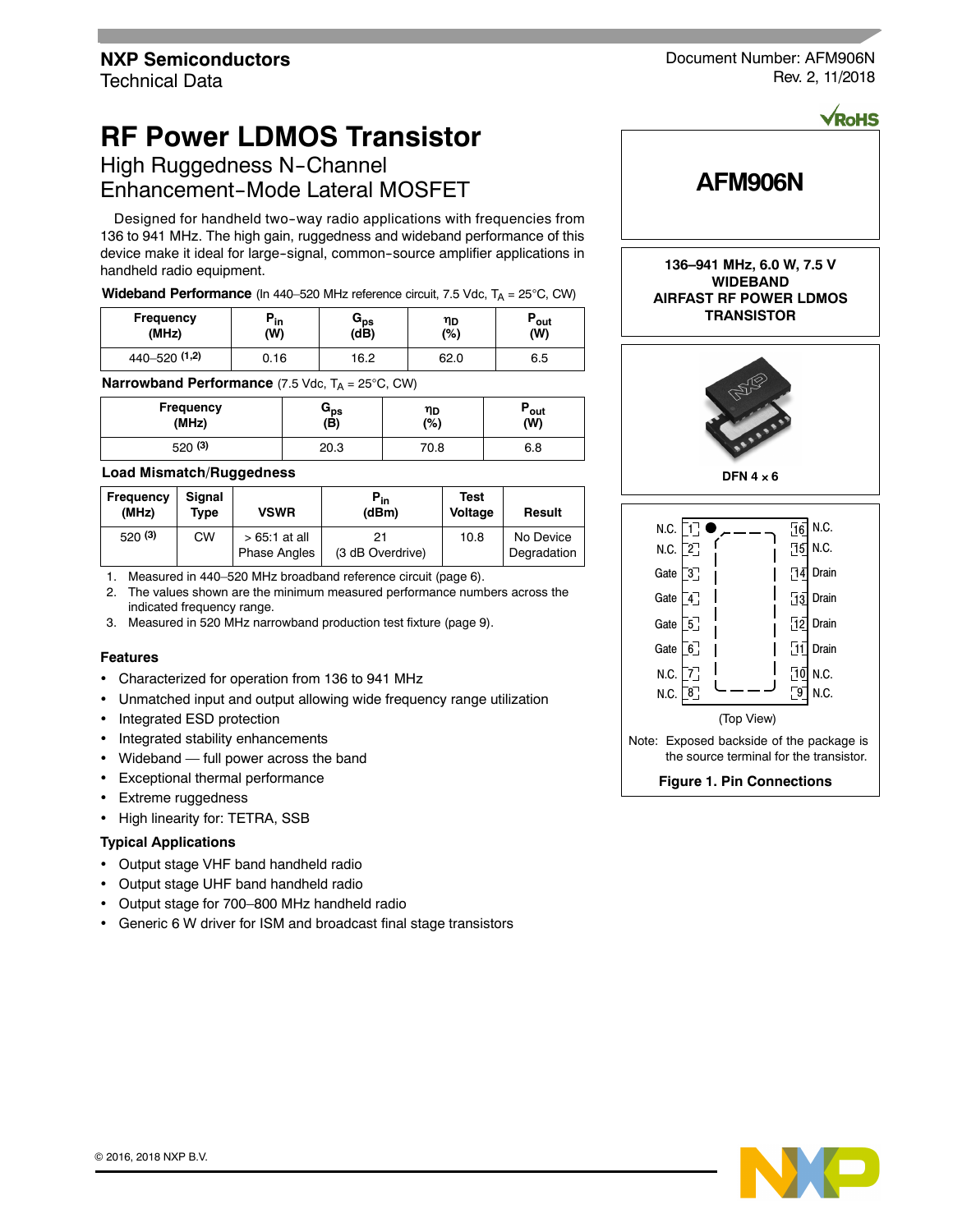# **Table 1. Maximum Ratings**

| Rating                                                                  | Symbol                    | Value           | Unit                      |
|-------------------------------------------------------------------------|---------------------------|-----------------|---------------------------|
| Drain-Source Voltage                                                    | V <sub>DSS</sub>          | $-0.5, +30$     | Vdc                       |
| Gate-Source Voltage                                                     | $V_{GS}$                  | $-6.0, +12$     | Vdc                       |
| <b>Operating Voltage</b>                                                | V <sub>DD</sub>           | 0 to 12.5       | Vdc                       |
| Storage Temperature Range                                               | $T_{\sf stg}$             | $-65$ to $+150$ | °C                        |
| Case Operating Temperature Range                                        | $\mathsf{T}_{\mathsf{C}}$ | $-40$ to $+150$ | °C                        |
| Operating Junction Temperature Range (1,2)                              | T,                        | $-40$ to $+150$ | °€                        |
| Total Device Dissipation $@$ T <sub>C</sub> = 25°C<br>Derate above 25°C | $P_D$                     | 65.8<br>0.53    | W<br>$W$ <sup>o</sup> $C$ |

## **Table 2. Thermal Characteristics**

| <b>Characteristic</b>                                                                                             |                        | Value $(2,3)$ | Unit |
|-------------------------------------------------------------------------------------------------------------------|------------------------|---------------|------|
| Thermal Resistance, Junction to Case<br>Case Temperature 78°C, 6 W CW, 7.5 Vdc, $I_{\text{DO}}$ = 100 mA, 520 MHz | $R_{\theta \text{JC}}$ |               | °C/W |

# **Table 3. ESD Protection Characteristics**

| <b>Test Methodology</b>               | Class             |  |
|---------------------------------------|-------------------|--|
| Human Body Model (per JESD22-A114)    | 1C, passes 1000 V |  |
| Machine Model (per EIA/JESD22-A115)   | A, passes 50 V    |  |
| Charge Device Model (per JESD22-C101) | IV, passes 2000 V |  |

# **Table 4. Moisture Sensitivity Level**

| Table 4. MOISture Serisitivity Lever                                                     |                         |                                 |            |                |      |
|------------------------------------------------------------------------------------------|-------------------------|---------------------------------|------------|----------------|------|
| <b>Test Methodology</b>                                                                  | Rating                  | Package Peak Temperature<br>260 |            |                | Unit |
| Per JESD22-A113, IPC/JEDEC J-STD-020                                                     | 3                       |                                 |            |                | °C   |
| Table 5. Electrical Characteristics $(T_A = 25^{\circ}C \text{ unless otherwise noted})$ |                         |                                 |            |                |      |
| <b>Characteristic</b>                                                                    | Symbol                  | Min                             | <b>Typ</b> | Max            | Unit |
| <b>Off Characteristics</b>                                                               |                         |                                 |            |                |      |
| Zero Gate Voltage Drain Leakage Current<br>$(V_{DS} = 30$ Vdc, $V_{GS} = 0$ Vdc)         | <b>I</b> <sub>DSS</sub> |                                 |            | $\overline{2}$ | μAdc |
| Zero Gate Voltage Drain Leakage Current<br>$(V_{DS} = 7.5$ Vdc, $V_{GS} = 0$ Vdc)        | $I_{\text{DSS}}$        |                                 |            |                | μAdc |
| Gate-Source Leakage Current<br>$(V_{GS} = 5$ Vdc, $V_{DS} = 0$ Vdc)                      | lgss                    |                                 |            | 500            | nAdc |
| <b>On Characteristics</b>                                                                |                         |                                 |            |                |      |
| Gate Threshold Voltage<br>$(V_{DS} = 10$ Vdc, $I_D = 78$ $\mu$ Adc)                      | $V_{\rm GS(th)}$        | 1.8                             | 2.15       | 2.6            | Vdc  |
| Drain-Source On-Voltage<br>$(V_{GS} = 10$ Vdc, $I_D = 0.78$ Adc)                         | $V_{DS(on)}$            |                                 | 0.11       |                | Vdc  |
| Forward Transconductance<br>$(V_{DS} = 7.5$ Vdc, $I_{D} = 4.7$ Adc)                      | $g_{fs}$                |                                 | 4.4        |                | S    |

1. Continuous use at maximum temperature will affect MTTF.

2. MTTF calculator available at http://www.nxp.com/RF/calculators.

3. Refer to AN1955*, Thermal Measurement Methodology of RF Power Amplifiers.* Go to http://www.nxp.com/RF and search for AN1955.

(continued)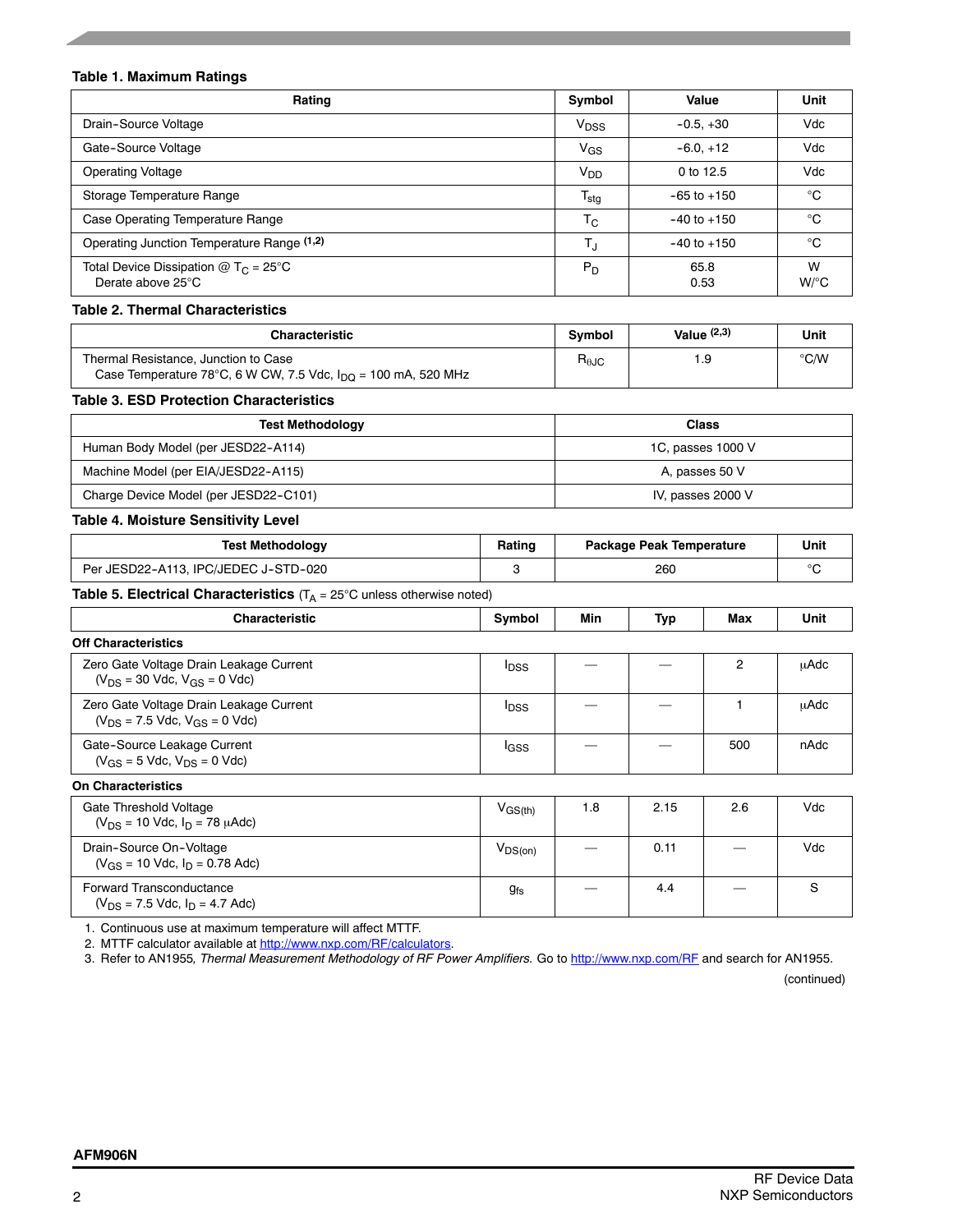## **Table 5. Electrical Characteristics** (T<sub>A</sub> = 25°C unless otherwise noted) (continued)

|                                                                                                        | <b>Characteristic</b>                |                                                                                                                                                                 |                   |                  | Min                           | Typ | Max                   | Unit |
|--------------------------------------------------------------------------------------------------------|--------------------------------------|-----------------------------------------------------------------------------------------------------------------------------------------------------------------|-------------------|------------------|-------------------------------|-----|-----------------------|------|
| <b>Dynamic Characteristics</b>                                                                         |                                      |                                                                                                                                                                 |                   |                  |                               |     |                       |      |
| Reverse Transfer Capacitance<br>$(V_{DS} = 7.5$ Vdc $\pm$ 30 mV(rms) ac @ 1 MHz, $V_{GS} = 0$ Vdc)     |                                      |                                                                                                                                                                 | C <sub>rss</sub>  |                  | 1.7                           |     | pF                    |      |
| <b>Output Capacitance</b><br>$(V_{DS} = 7.5$ Vdc $\pm$ 30 mV(rms) ac @ 1 MHz, V <sub>GS</sub> = 0 Vdc) |                                      |                                                                                                                                                                 | $C_{\text{oss}}$  |                  | 39.8                          |     | рF                    |      |
| Input Capacitance<br>$(V_{DS} = 7.5$ Vdc, $V_{GS} = 0$ Vdc $\pm$ 30 mV(rms) ac @ 1 MHz)                |                                      |                                                                                                                                                                 | $C_{iss}$         |                  | 68.9                          |     | pF                    |      |
|                                                                                                        |                                      | <b>Functional Tests</b> (In NXP Narrowband Production Test Fixture, 50 ohm system) $V_{DD}$ = 7.5 Vdc, $I_{DD}$ = 100 mA, P <sub>in</sub> = 18 dBm, f = 520 MHz |                   |                  |                               |     |                       |      |
|                                                                                                        | Common-Source Amplifier Output Power |                                                                                                                                                                 |                   | $P_{\text{out}}$ |                               | 6.8 |                       | W    |
| Drain Efficiency                                                                                       |                                      |                                                                                                                                                                 | ηD                |                  | 70.8                          |     | %                     |      |
|                                                                                                        |                                      | <b>Load Mismatch/Ruggedness</b> (In NXP Test Narrowband Production Fixture, 50 ohm system) $I_{\text{DO}} = 100 \text{ mA}$                                     |                   |                  |                               |     |                       |      |
| <b>Frequency</b><br>(MHz)                                                                              | Signal<br>Type                       | <b>VSWR</b>                                                                                                                                                     | $P_{in}$<br>(dBm) |                  | Test Voltage, V <sub>DD</sub> |     | Result                |      |
| 520                                                                                                    | <b>CW</b>                            | > 65:1 at all Phase Angles                                                                                                                                      | 21                |                  | 10.8                          |     | No Device Degradation |      |

## **Table 6. Ordering Information**

| Device   | <b>Tape and Reel Information</b>                          | Packaqe   |
|----------|-----------------------------------------------------------|-----------|
| AFM906NT | T1 Suffix = 1,000 Units, 16 mm Tape Width, $7$ -inch Reel | DFN 4 × 6 |

(3 dB Overdrive)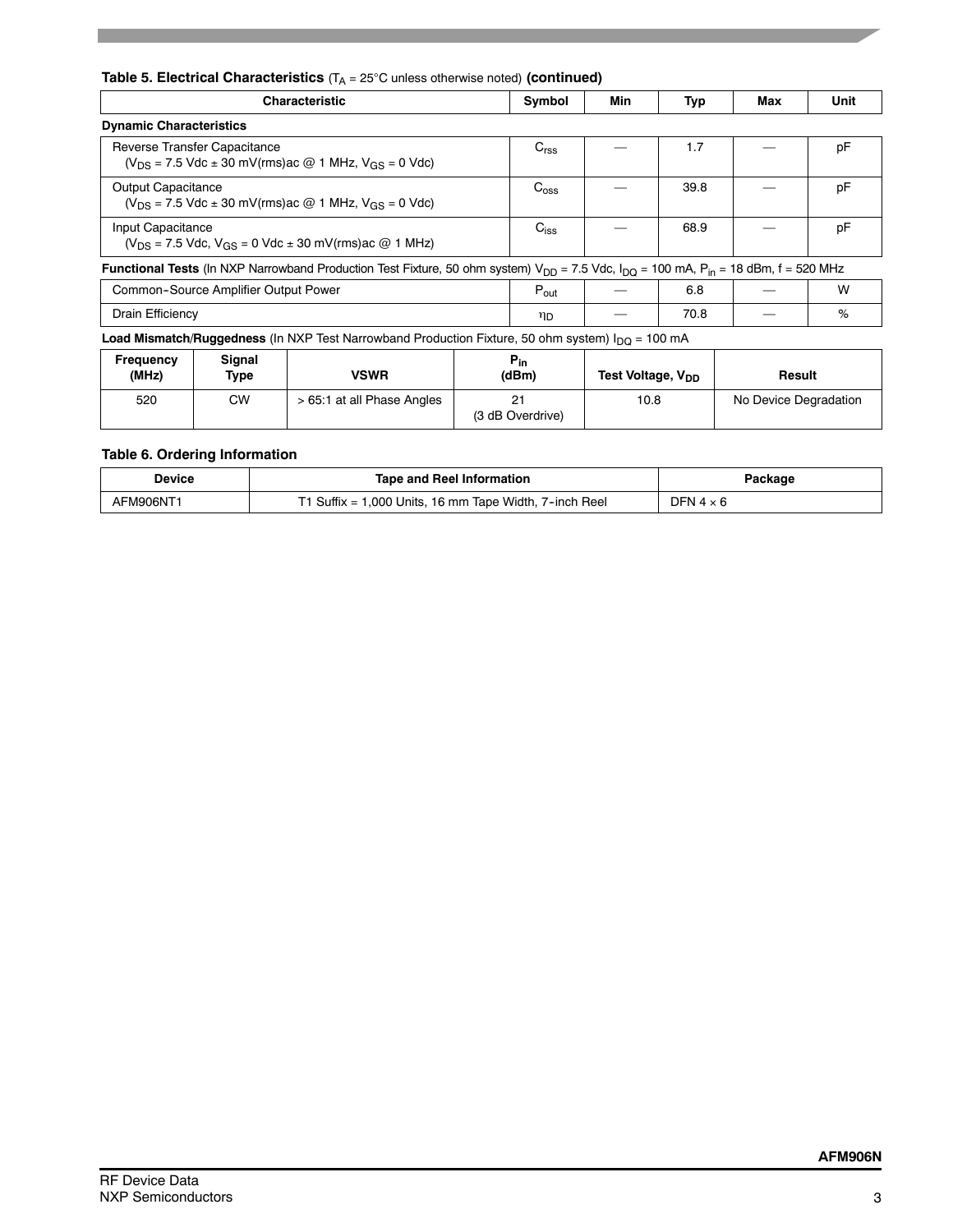# **TYPICAL CHARACTERISTICS**







MTTF calculator available at http://www.nxp.com/RF/calculators.

**Figure 3. MTTF versus Junction Temperature – CW**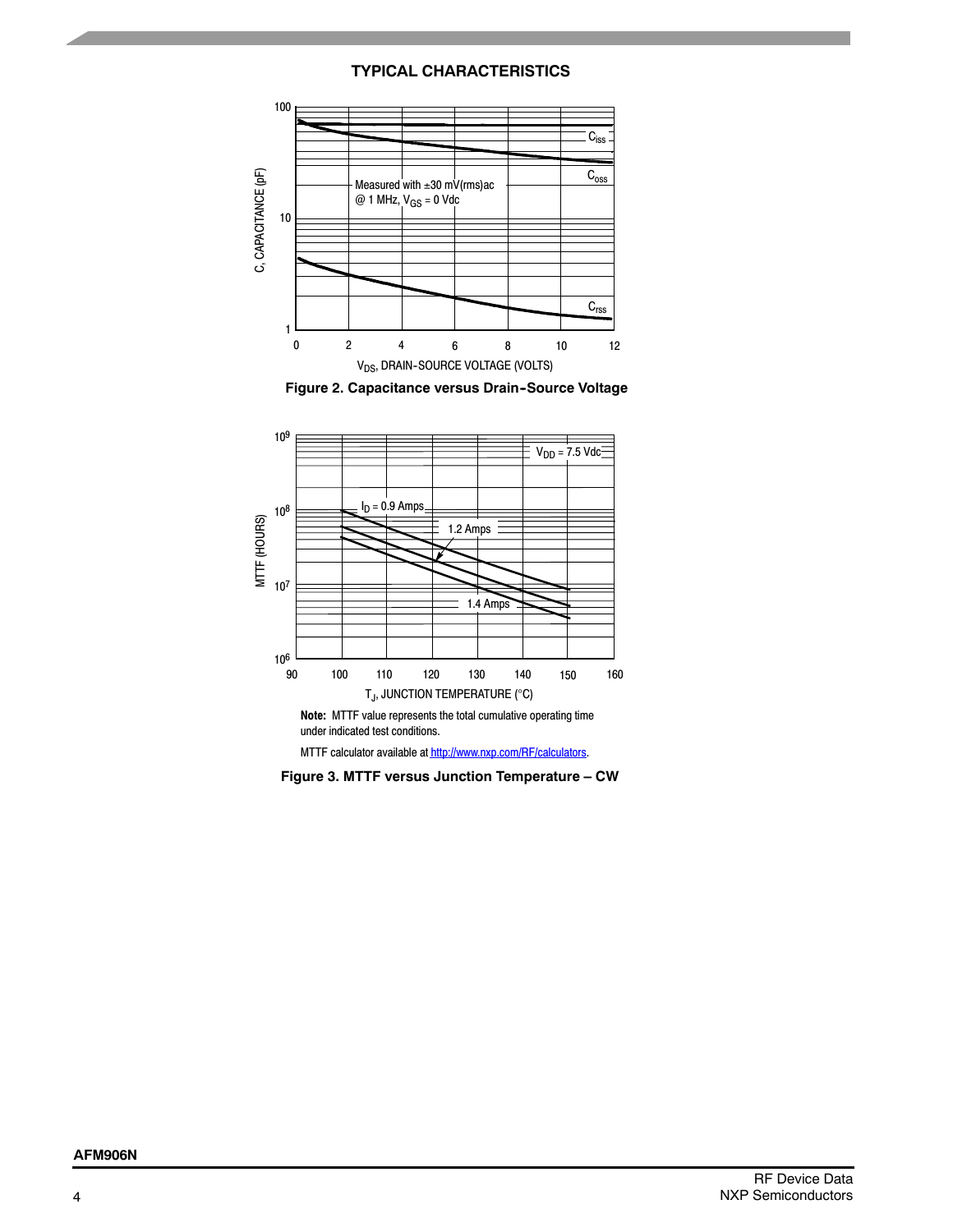# **440–520 MHz UHF BROADBAND REFERENCE CIRCUIT**

**Table 7. 440–520 MHz UHF Broadband Performance** (In NXP UHF Broadband Reference Circuit,

50 ohm system)  $V_{DD} = 7.5$  Vdc,  $I_{DQ} = 150$  mA,  $T_A = 25^{\circ}$ C, CW

| <b>Frequency</b><br>(MHz) | $P_{in}$<br>(W) | G <sub>ps</sub><br>(dB) | ηD<br>$(\%)$ | $P_{\text{out}}$<br>(W) |
|---------------------------|-----------------|-------------------------|--------------|-------------------------|
| 440                       | 0.1             | 18.1                    | 61.2         | 6.5                     |
| 480                       | 0.1             | 18.1                    | 66.0         | 6.5                     |
| 520                       | 0.11            | 17.8                    | 66.5         | 6.5                     |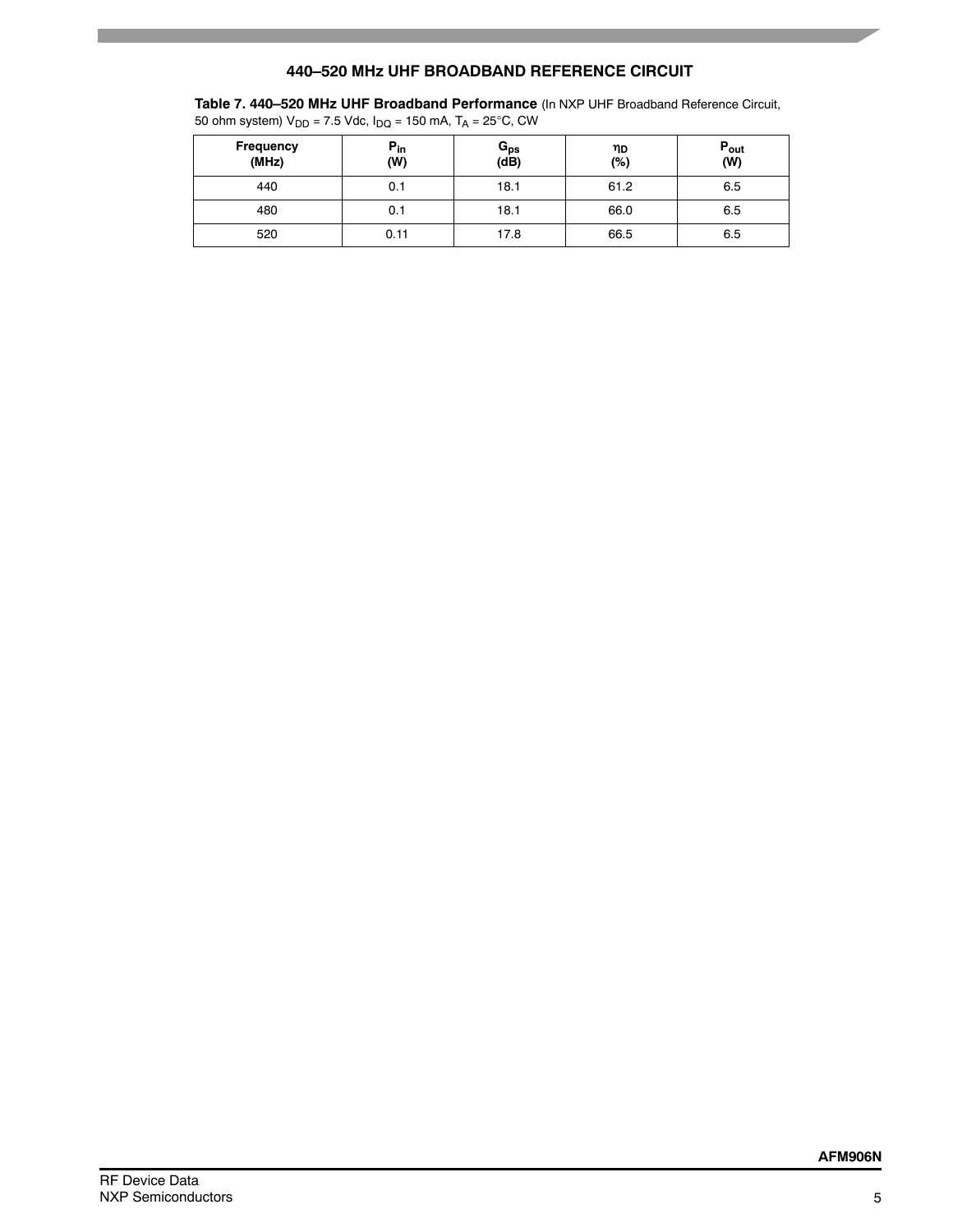$\begin{array}{ccc} \circ & \circ & \circ & \circ \end{array}$  $\overset{\circ}{\text{C15}}_{\text{O}}^{\text{O}}$  $O$   $O$  $\circ \circ \circ \circ \circ$  $\bigcirc$  $\circ$  $\circ$  $\circ$  $O$  O  $\circ$  $\circ$  $\mathsf{C}$  $\overline{O}$ O C  $\widetilde{+}$  $\overline{C1}$  $\circ$  $\circ$  $\circ$  $\circ$  $\overline{C6}$   $\overline{C7}$   $\overline{C8}$  $\overline{J1}$  $\bigcirc$  $\circ$  $\circ$  $\circ$ lo Ó C9 C14 lR.  $\bigcirc$  $\circ$  $\circ$  $\circ$  $\circ$  $\bigcirc$  $\bigcirc$  $\overline{C}$ 10 L1  $O$   $O$   $O$  $000$  $\circ$  $\circ$  $\circ$  $\circ$  $\circ$  $\bigcirc$ þ  $\circ$ C5  $\circ$   $\circ$  $\circ$  $\circ$  $\circlearrowright$  $\circ$  $\circ$ L6 C2  $\circ$  $\circ$  $\overline{\circ}$  $\bigcirc$ C13 L3  $\overline{\circ}$  $\bigcirc$  $\circ$  $\circ$  $\circ$  $\circ$  $\circ$  $\circ$  $\circ$  $\bigcirc$  $\circ$   $\circ$  $\stackrel{\bowtie}{\circ}$ cu  $\begin{array}{ccc} \circ & \circ & \circ \end{array}$  $\circ$  $\circlearrowright$  $\circ$  $\bigcirc$  $\circ$  $\bigcirc$  $\circ$  $\circ \circ_{\sqsubset}$ R1  $\circ \circ \circ \circ \circ$  $\circ \circ \circ \circ \circ$  $\circ$  $\circ$  $\circ$  $\circ$  $\overline{2}$  $\circ$ L4 C12  $\circ$  $\circ$  $\circ$  $\circ$ **D84468**  $\overline{\text{C3}}$   $\overline{\text{C4}}$  $\circ$  $\circ$  $\circ$ Q1 L5  $\circ$  $\bigcirc$  $\bigcirc$  $0000000$  $0 0 0 0 0 0 0 0 0$  $\circ$  $\circ$ Ç  $\hspace{.1cm} +$ AFM906N ত て  $000000000$  $\circ$ Rev. 0  $\sqrt{2}$ 000  $\bigcirc$ 

# **440–520 MHz UHF BROADBAND REFERENCE CIRCUIT —**  $0.83'' \times 1.88''$  (21.1 mm  $\times$  47.8 mm)

|  | Figure 4. AFM906N UHF Broadband Reference Circuit Component Layout — 440–520 MHz |  |  |
|--|----------------------------------------------------------------------------------|--|--|
|  |                                                                                  |  |  |
|  |                                                                                  |  |  |

|  | Table 8. AFM906N UHF Broadband Reference Circuit Component Designations and Values - 440-520 MHz |
|--|--------------------------------------------------------------------------------------------------|
|--|--------------------------------------------------------------------------------------------------|

| Part                             | <b>Description</b>                          | <b>Part Number</b> | <b>Manufacturer</b> |
|----------------------------------|---------------------------------------------|--------------------|---------------------|
| <b>B1</b>                        | 30 Ω, 6 A Ferrite Bead                      | MPZ2012S300AT000   | <b>TDK</b>          |
| C1, C5, C15                      | 100 pF Chip Capacitors                      | ATC600F101JT250XT  | <b>ATC</b>          |
| C <sub>2</sub> , C <sub>11</sub> | 15 pF Chip Capacitors                       | ATC600F150JT250XT  | <b>ATC</b>          |
| C <sub>3</sub>                   | 39 pF Chip Capacitor                        | ATC600F390JT250XT  | <b>ATC</b>          |
| C4, C12                          | 47 pF Chip Capacitors                       | ATC600F470JT250XT  | <b>ATC</b>          |
| C6, C7                           | 0.1 µF Chip Capacitors                      | GRM21BR71H104KA01B | Murata              |
| C8                               | 0.01 µF Chip Capacitor                      | GRM21BR72A103KA01B | Murata              |
| C9                               | 200 pF Chip Capacitor                       | GQM2195C2A201GB12D | Murata              |
| C10                              | 2.2 µF Chip Capacitor                       | GRM31CR71H225KA88L | Murata              |
| C <sub>13</sub>                  | 22 pF Chip Capacitor                        | ATC600F220JT250XT  | <b>ATC</b>          |
| C <sub>14</sub>                  | 5.1 pF Chip Capacitor                       | ATC600F5R1BT250XT  | <b>ATC</b>          |
| J1                               | Right-Angle Breakaway Headers (3 Pins)      | 22-28-8360         | Molex               |
| L1, L2                           | 5.5 nH Inductors                            | 0806SQ-5N5JLC      | Coilcraft           |
| L3, L6                           | 8.1 nH Inductors                            | 0908SQ-8N1JLC      | Coilcraft           |
| L <sub>4</sub>                   | 6 nH Inductor                               | 0806SQ-6N0JLC      | Coilcraft           |
| L <sub>5</sub>                   | 1.65 nH Inductor                            | 0906-2JLC          | Coilcraft           |
| Q1                               | <b>RF Power LDMOS Transistor</b>            | AFM906N            | <b>NXP</b>          |
| R <sub>1</sub>                   | 10 Ω, 1/4 W Chip Resistor                   | CRCW120610R0JNEA   | Vishay              |
| <b>PCB</b>                       | 0.020", $\epsilon_r$ = 4.8, Shengyi S1000-2 | D84468             | <b>MTL</b>          |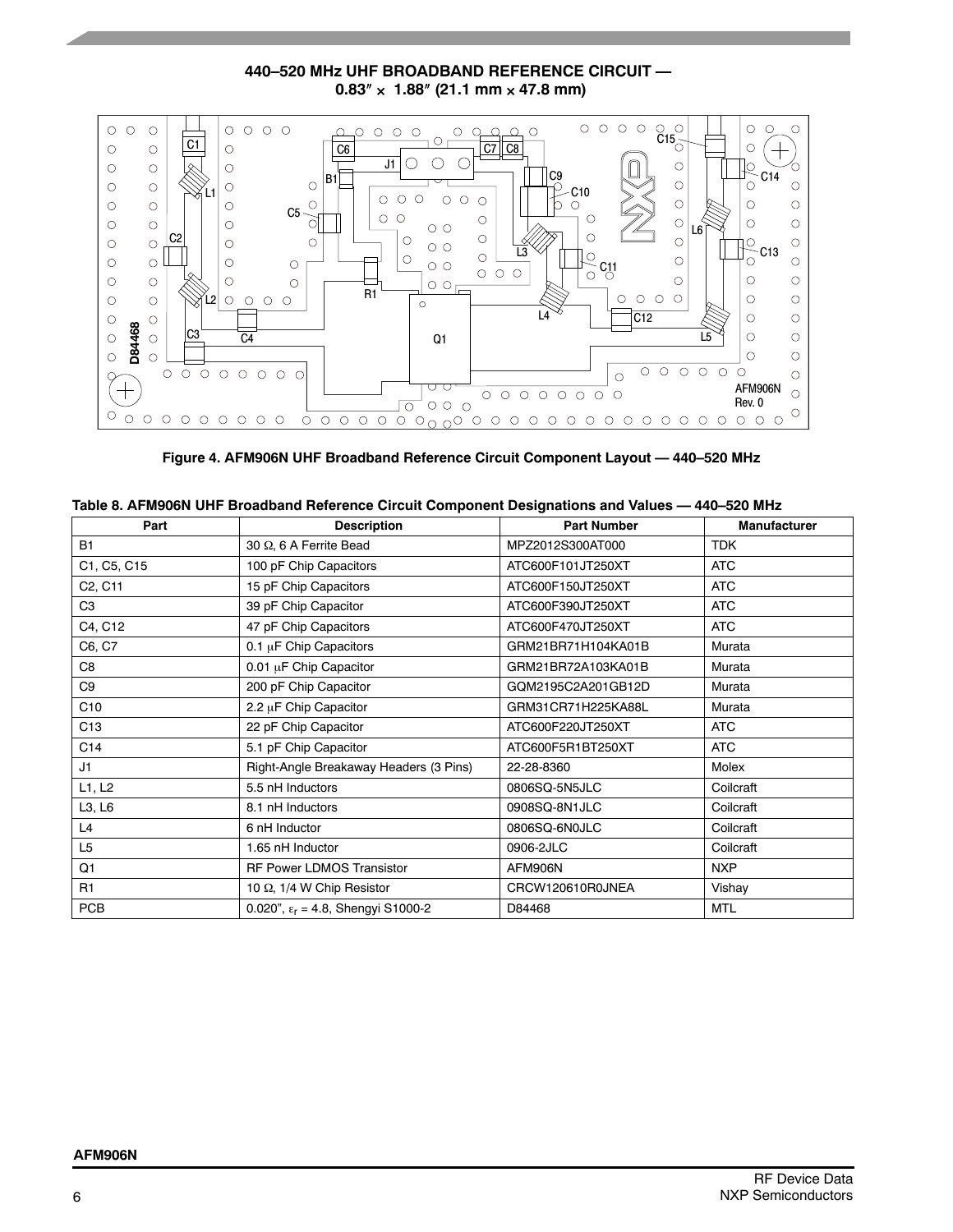**TYPICAL CHARACTERISTICS — 440–520 MHz UHF BROADBAND REFERENCE CIRCUIT**



**Figure 5. Power Gain, Drain Efficiency and Output Power versus Frequency at a Constant Input Power — 7.5 Vdc**



**Figure 6. Output Power versus Gate-Source Voltage** 



**Figure 7. Power Gain, Drain Efficiency and Output Power versus Input Power and Frequency**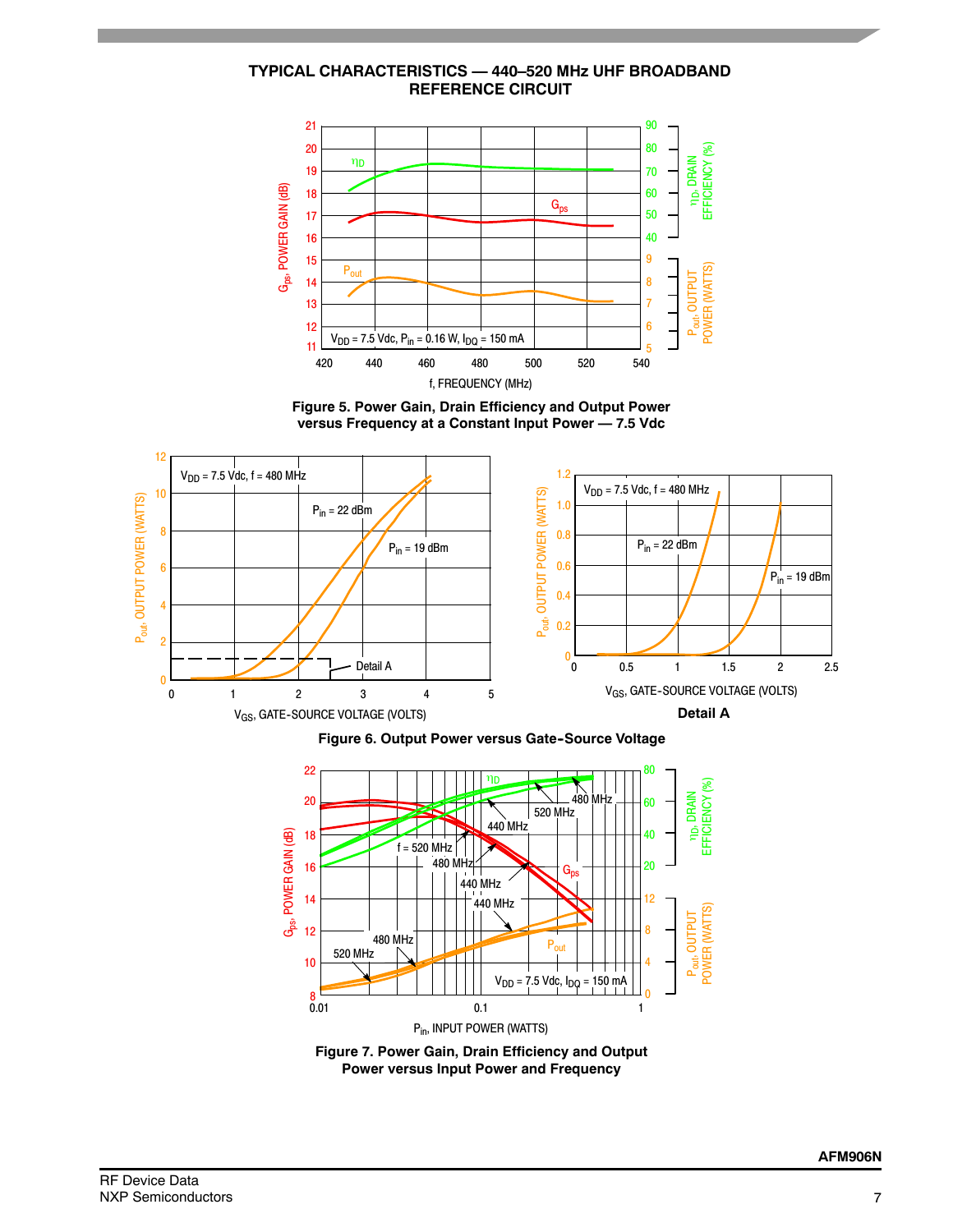#### **440–520 MHz UHF BROADBAND REFERENCE CIRCUIT**



| <b>MHz</b> | Zsource<br>Ω | Z <sub>load</sub><br>Ω |
|------------|--------------|------------------------|
| 440        | $1.3 + j4.8$ | $2.4 + j2.7$           |
| 450        | $1.3 + j5.0$ | $2.5 + j2.8$           |
| 460        | $1.4 + j5.1$ | $2.6 + j3.0$           |
| 470        | $1.4 + j5.3$ | $2.7 + j3.2$           |
| 480        | $1.4 + j5.4$ | $2.8 + j3.3$           |
| 490        | $1.4 + j5.6$ | $2.9 + j3.4$           |
| 500        | $1.4 + j5.7$ | $2.9 + j3.4$           |
| 510        | $1.4 + j5.8$ | $3.0 + j3.5$           |
| 520        | $1.3 + j6.0$ | $3.1 + j3.5$           |
|            |              |                        |

 $Z_{\text{source}}$  = Test circuit impedance as measured from gate to ground.





**Figure 8. UHF Broadband Series Equivalent Source and Load Impedance — 440–520 MHz**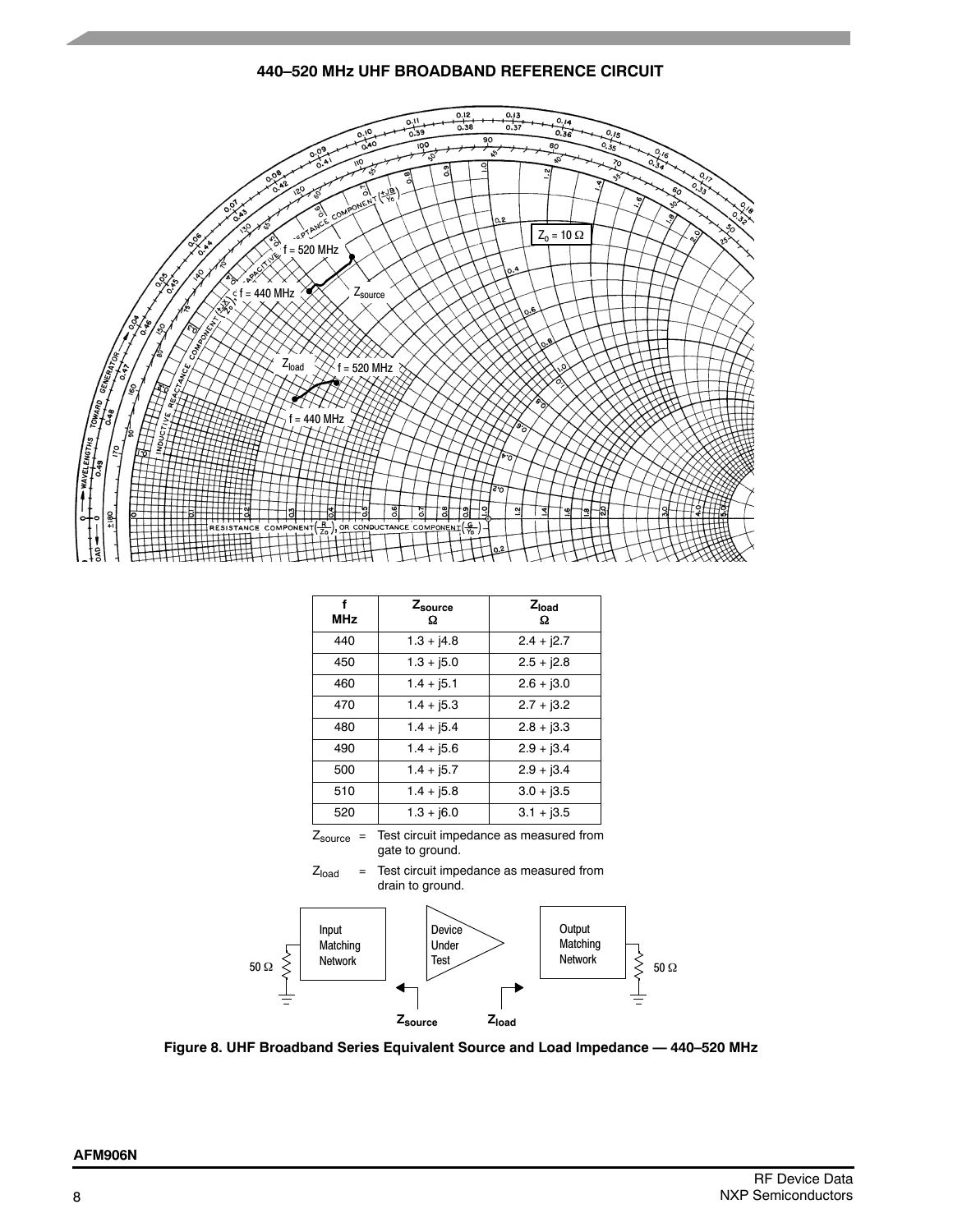520 MHz NARROWBAND PRODUCTION TEST FIXTURE —  $3'' \times 5''$  (7.6 cm  $\times$  12.7 cm)



**Figure 9. AFM906N Narrowband Test Circuit Component Layout — 520 MHz**

| Part                                                                               | <b>Description</b>                   | <b>Part Number</b>   | <b>Manufacturer</b> |
|------------------------------------------------------------------------------------|--------------------------------------|----------------------|---------------------|
| <b>B1</b>                                                                          | Short RF Bead                        | 2743019447           | Fair-Rite           |
| C <sub>1</sub>                                                                     | 22 µF, 35 V Tantalum Capacitor       | T491X226K035AT       | Kemet               |
| C <sub>2</sub> , C <sub>14</sub>                                                   | 0.1 µF Chip Capacitors               | CDR33BX104AKWS7370   | Kemet               |
| C3, C13                                                                            | 0.01 µF Chip Capacitors              | C0805C103K5RACTU     | Kemet               |
| C4, C12                                                                            | 180 pF Chip Capacitors               | ATC100B181JT300XT    | <b>ATC</b>          |
| C5                                                                                 | 9.1 pF Chip Capacitor                | ATC100B9R1CT500XT    | <b>ATC</b>          |
| C6, C11                                                                            | 15 pF Chip Capacitors                | ATC100B150JT500XT    | <b>ATC</b>          |
| C7                                                                                 | 13 pF Chip Capacitor                 | ATC100B130JT500XT    | <b>ATC</b>          |
| C8, C9                                                                             | 16 pF Chip Capacitors                | ATC100B160JT500XT    | <b>ATC</b>          |
| C10                                                                                | 2 pF Chip Capacitor                  | ATC100B2R0BT500XT    | <b>ATC</b>          |
| C <sub>15</sub>                                                                    | 330 µF, 35 V Electrolytic Capacitor  | MCGPR35V337M10X16-RH | Multicomp           |
| L <sub>2</sub>                                                                     | 8 nH Inductor, 3 Turns               | A03TKLC              | Coilcraft           |
| L <sub>3</sub>                                                                     | 5 nH Inductor, 2 Turns               | A02TKLC              | Coilcraft           |
| R <sub>1</sub> , R <sub>2</sub> , R <sub>3</sub> , R <sub>4</sub> , R <sub>5</sub> | 1.5 $\Omega$ , 1/4 W Chip Resistors  | RC1206FR-071R5L      | Yageo               |
| R <sub>6</sub>                                                                     | 27 $\Omega$ , 1/4 W Chip Resistor    | CRCW120627R0FKEA     | Vishay              |
| <b>PCB</b>                                                                         | Rogers RO4350B, 0.030", $e_r = 3.66$ | D75391               | <b>MTL</b>          |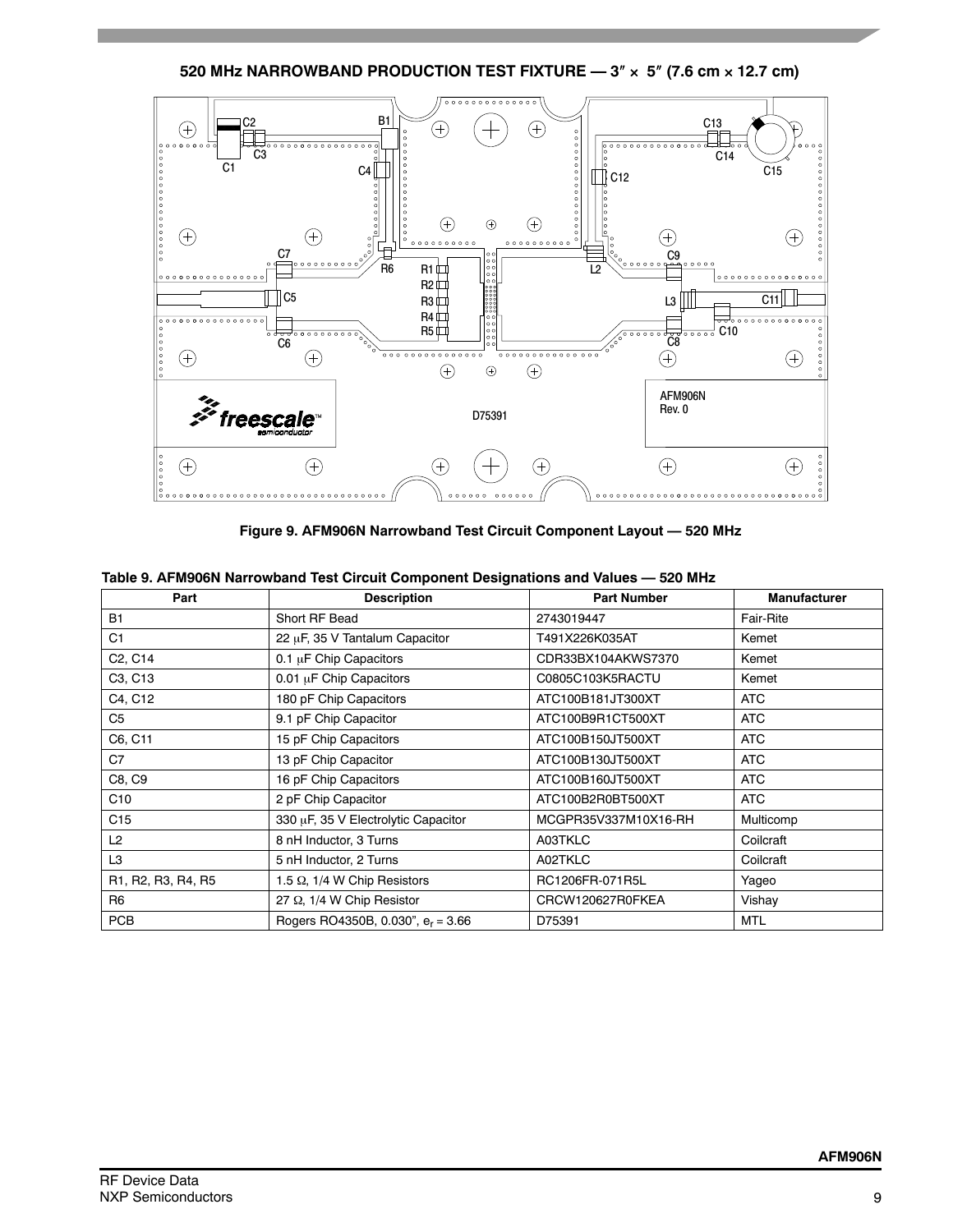**TYPICAL CHARACTERISTICS — 520 MHz NARROWBAND PRODUCTION TEST FIXTURE**



**Figure 10. Output Power versus Gate-Source Voltage** 



**Figure 11. Power Gain, Drain Efficiency, and Output Power versus Input Power**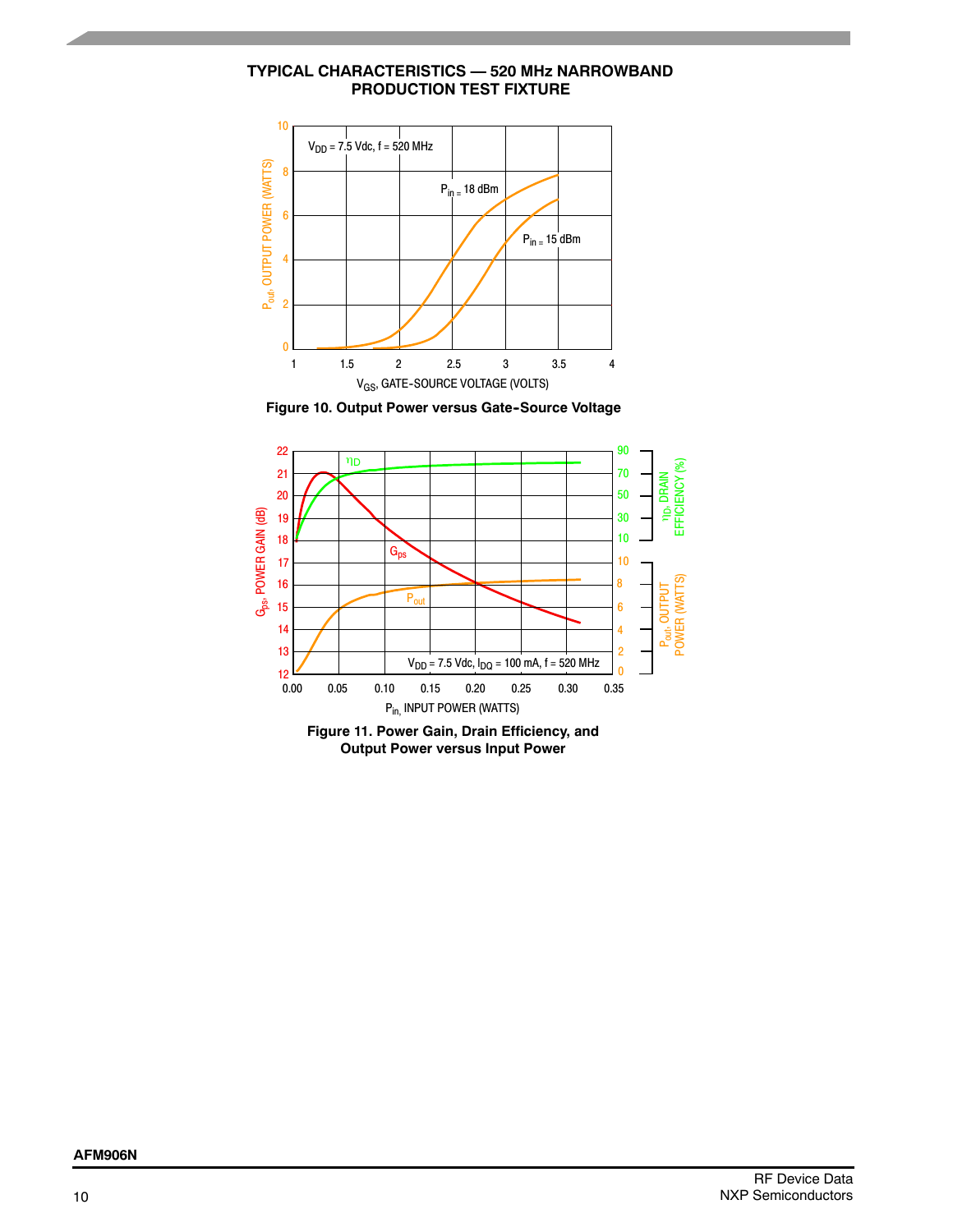# **520 MHz PRODUCTION TEST FIXTURE**



**Figure 12. Series Equivalent Source and Load Impedance — 520 MHz**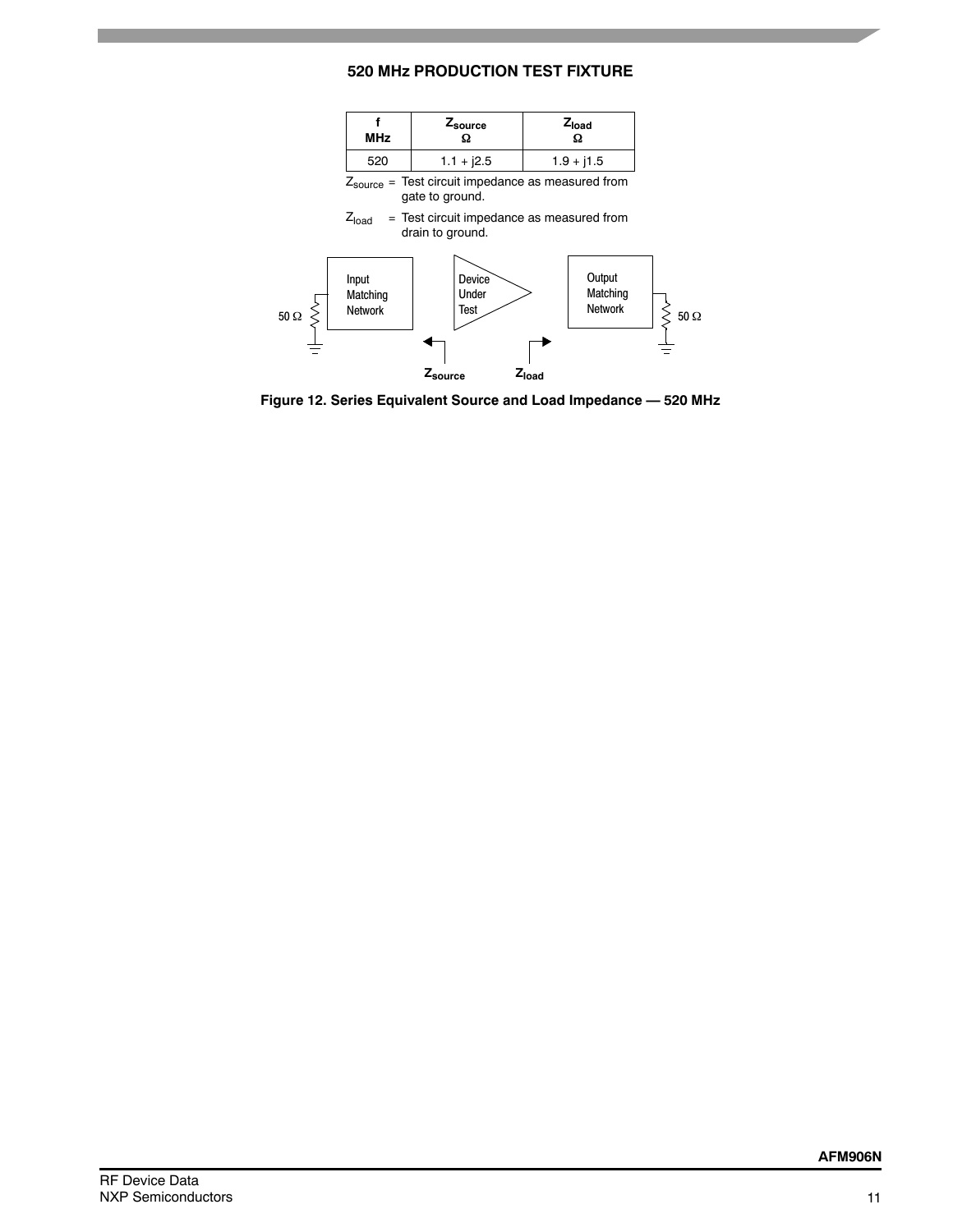

Figure 13. PCB Pad Layout for 16-Lead DFN 4  $\times$  6



**Figure 14. Product Marking**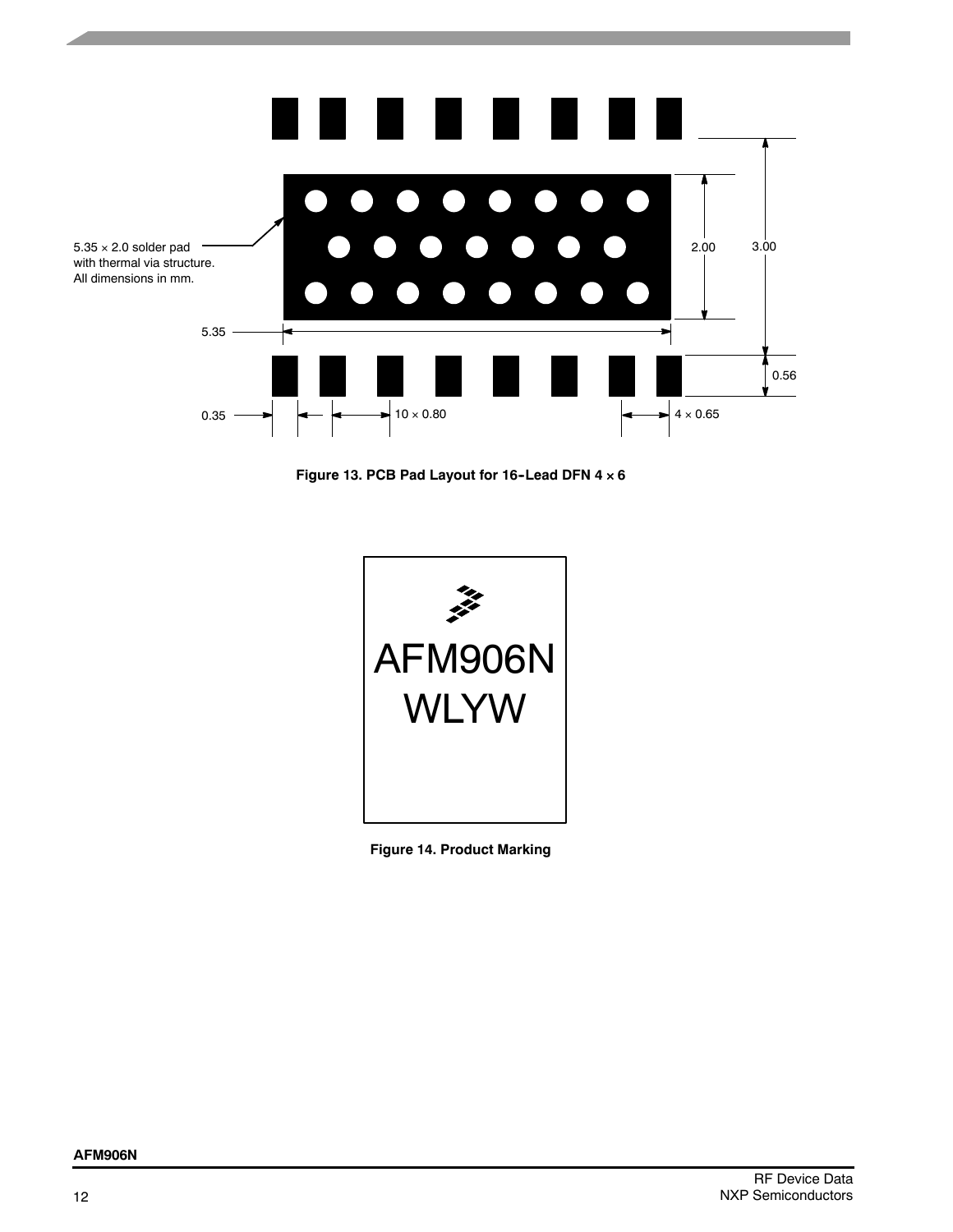

| NXP SEMICONDUCTORS N.V.<br>O<br>ALL RIGHTS RESERVED                 | MECHANICAL OUTLINE |                     | PRINT VERSION NOT TO SCALE |             |
|---------------------------------------------------------------------|--------------------|---------------------|----------------------------|-------------|
| TITLE:<br>DFN. THERMALLY ENHANCED<br>4 X 6 X 0.9, 0.8 & 0.65 PITCH, |                    |                     | DOCUMENT NO: 98ASA00868D   | REV: B      |
|                                                                     |                    | STANDARD: NON-JEDEC |                            |             |
| 16 TERMINAL                                                         |                    | SOT1862-1           |                            | 27 JUL 2016 |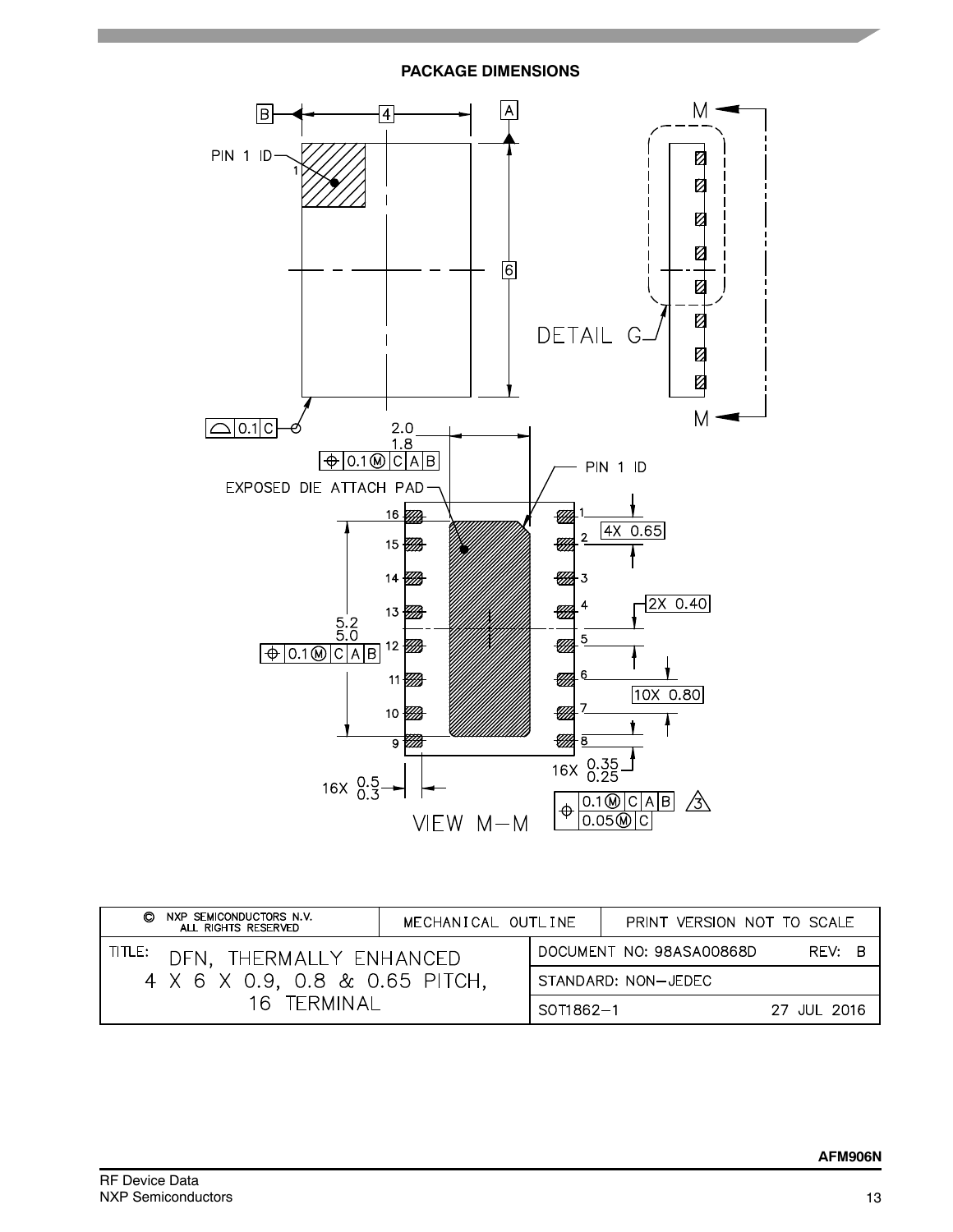

| NXP SEMICONDUCTORS N.V.<br>O<br>ALL RIGHTS RESERVED                 | MECHANICAL OUTLINE |           | PRINT VERSION NOT TO SCALE         |  |
|---------------------------------------------------------------------|--------------------|-----------|------------------------------------|--|
| TITLE:<br>DFN. THERMALLY ENHANCED<br>4 X 6 X 0.9, 0.8 & 0.65 PITCH, |                    |           | DOCUMENT NO: 98ASA00868D<br>REV: B |  |
|                                                                     |                    |           | STANDARD: NON-JEDEC                |  |
| 16 TERMINAL                                                         |                    | SOT1862-1 | 27 JUL 2016                        |  |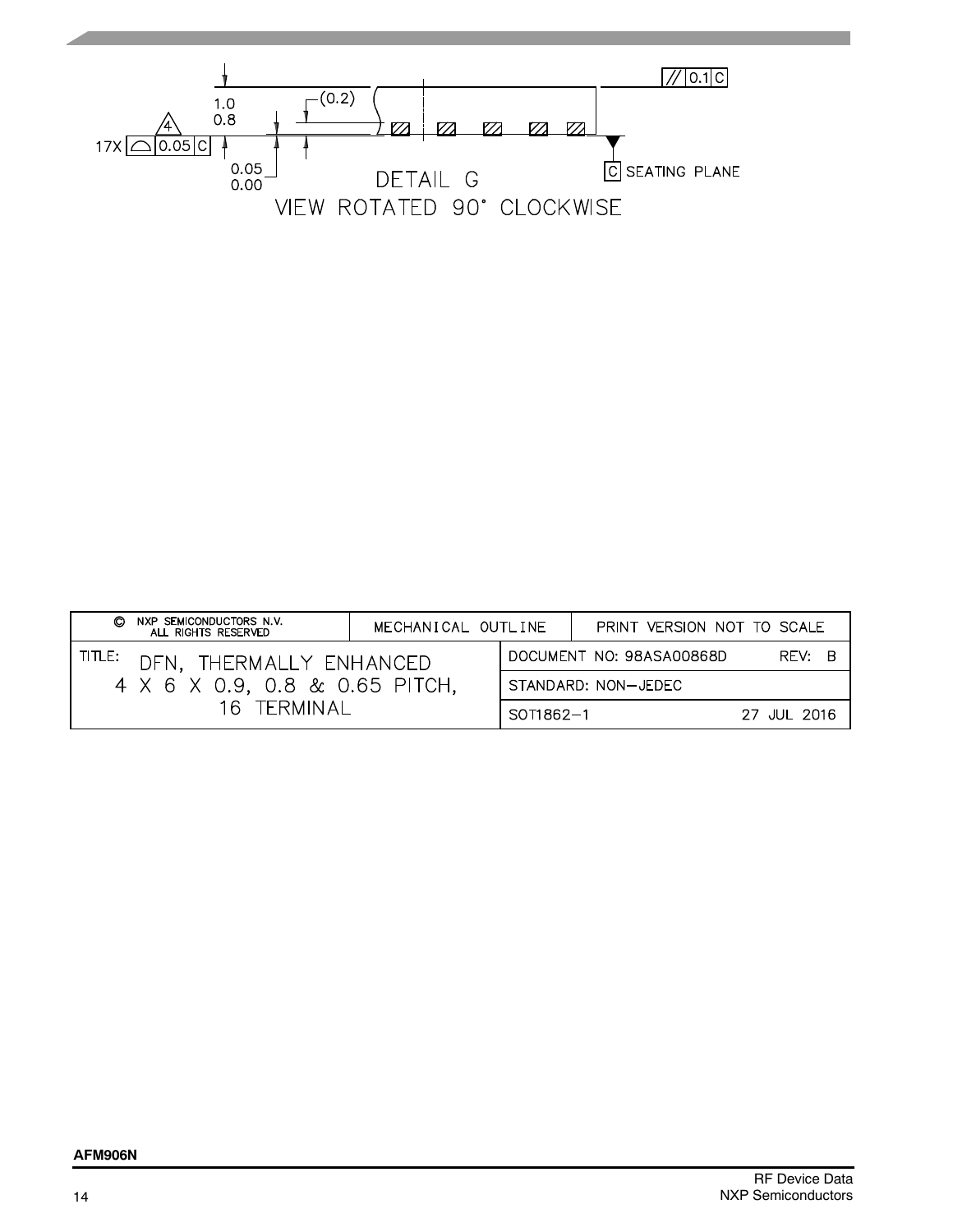## NOTES:

1. DIMENSIONING & TOLERANCING CONFIRM TO ASME Y14.5M-1994.

2. ALL DIMENSIONS ARE IN MILLIMETERS. ANGLES ARE IN DEGREES.

THIS DIMENSION APPLIES TO METALLIZED TERMINAL AND IS MEASURED BETWEEN 0.25 MM AND 0.30 MM FROM TERMINAL TIP. /ʒ)

COPLANARITY APPLIES TO THE EXPOSED HEAT SLUG AS WELL AS THE TERMINALS. /4)

| NXP SEMICONDUCTORS N.V.<br>O<br>ALL RIGHTS RESERVED                 | MECHANICAL OUTLINE |           | PRINT VERSION NOT TO SCALE |             |
|---------------------------------------------------------------------|--------------------|-----------|----------------------------|-------------|
| TITLE:<br>DFN. THERMALLY ENHANCED<br>4 X 6 X 0.9, 0.8 & 0.65 PITCH, |                    |           | DOCUMENT NO: 98ASA00868D   | REV: B      |
|                                                                     |                    |           | STANDARD: NON-JEDEC        |             |
| 16 TERMINAL                                                         |                    | SOT1862-1 |                            | 27 JUL 2016 |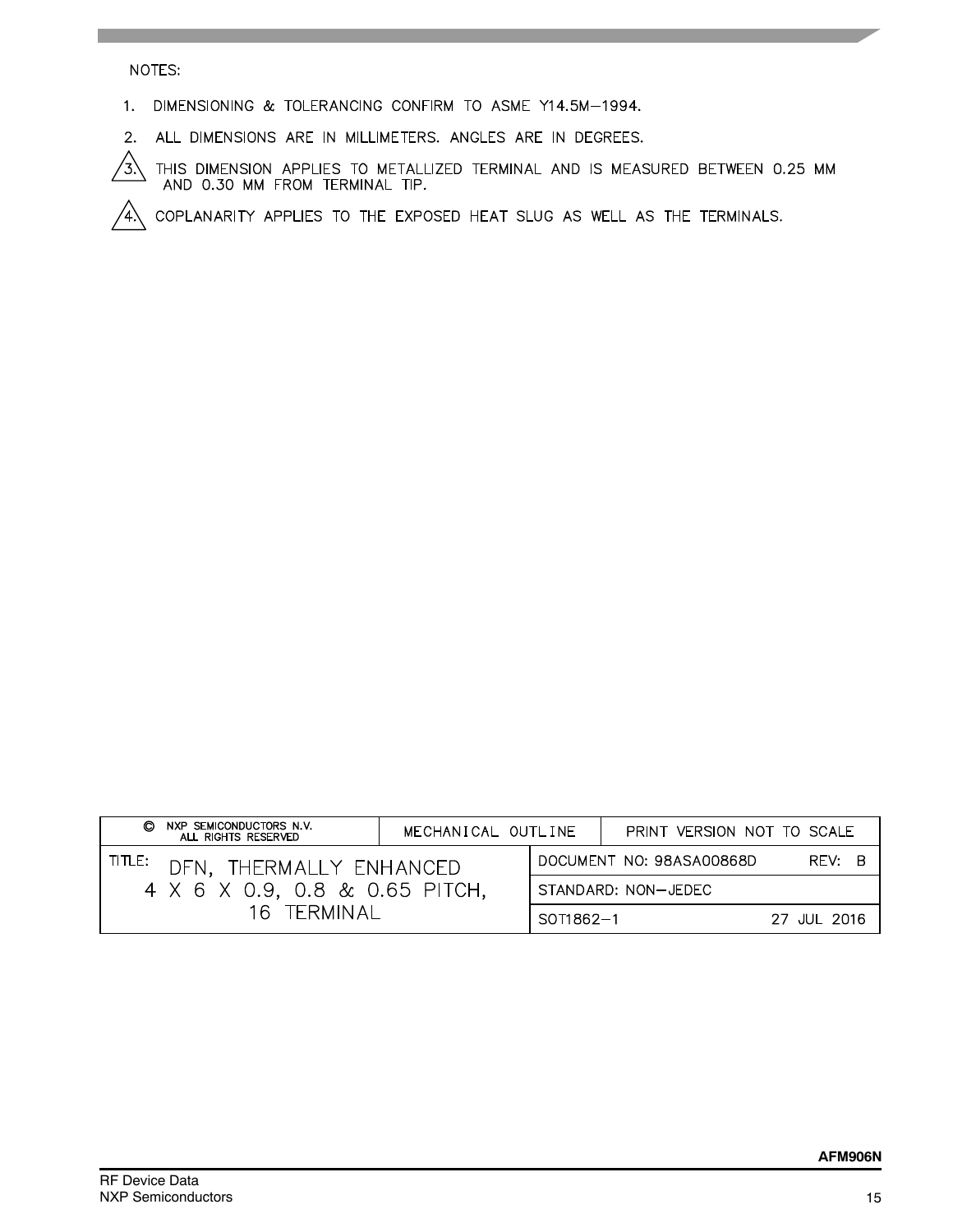# **PRODUCT DOCUMENTATION, SOFTWARE AND TOOLS**

Refer to the following resources to aid your design process.

## **Application Notes**

- AN1907: Solder Reflow Attach Method for High Power RF Devices in Over-Molded Plastic Packages
- AN1955: Thermal Measurement Methodology of RF Power Amplifiers

#### **Engineering Bulletins**

EB212: Using Data Sheet Impedances for RF LDMOS Devices

#### **Software**

- Electromigration MTTF Calculator
- RF High Power Model
- .s2p File

#### **Development Tools**

Printed Circuit Boards

#### **To Download Resources Specific to a Given Part Number:**

- 1. Go to http://www.nxp.com/RF
- 2. Search by part number
- 3. Click part number link
- 4. Choose the desired resource from the drop down menu

# **REVISION HISTORY**

The following table summarizes revisions to this document.

| <b>Revision</b> | Date      | <b>Description</b>                                                                                                                                                                                                              |
|-----------------|-----------|---------------------------------------------------------------------------------------------------------------------------------------------------------------------------------------------------------------------------------|
| 0               | July 2016 | Initial release of data sheet                                                                                                                                                                                                   |
|                 | Aug. 2016 | 440-520 MHz UHF broadband reference circuit: added performance data and graphs, reference circuit<br>component layout and component designations, pp. 5-8                                                                       |
| ົ               | Nov. 2018 | Table 1, Max Ratings table, Operating Voltage: changed 7.5 Vdc to 12.5 Vdc to reflect additional<br>٠<br>qualification data, p. 2<br>Fig. 12, Series Equivalent Source and Load Impedance - 520 MHz: added to data sheet, p. 11 |